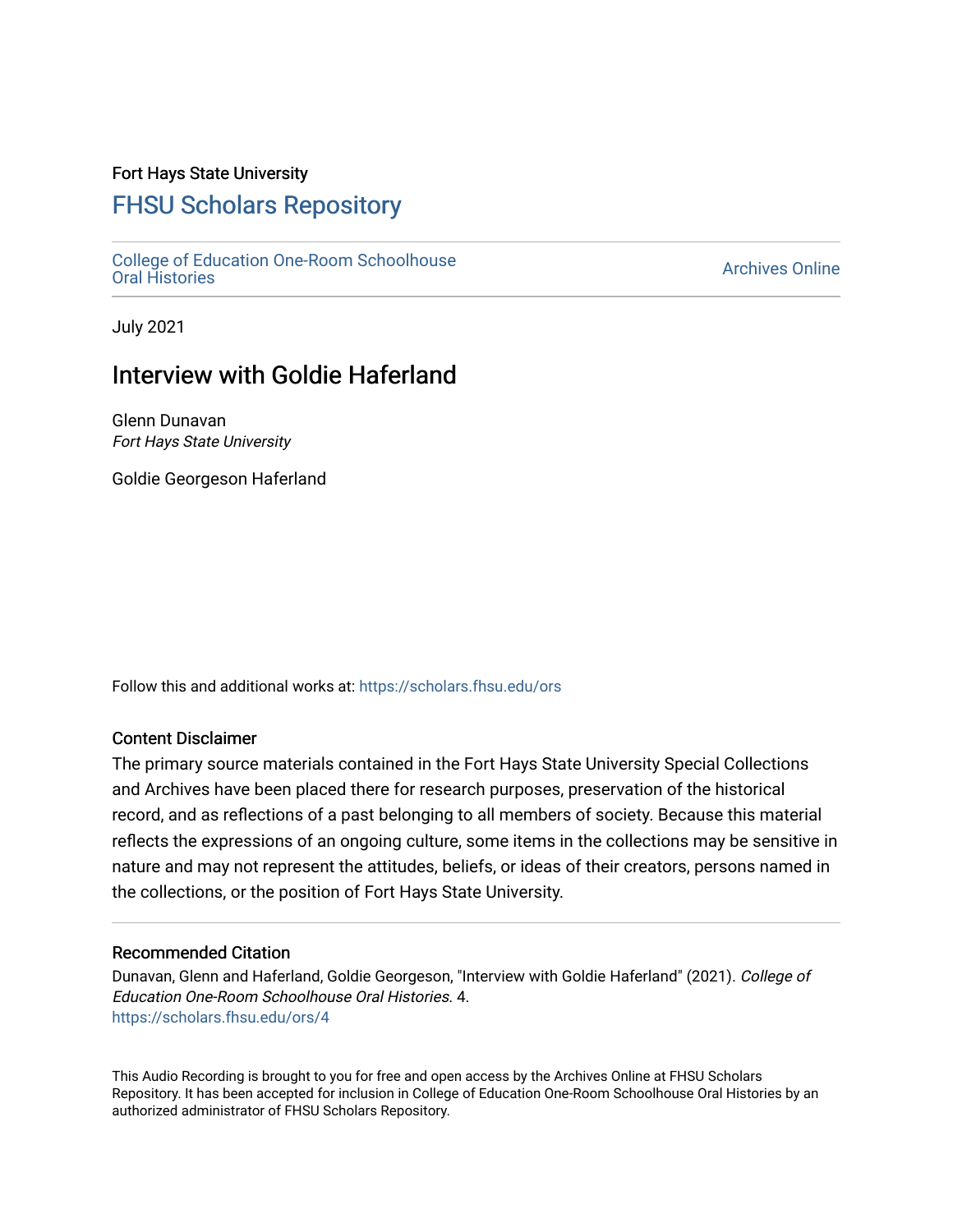004

## ORAL INTERVIEW WITH

## MISS GOLDIE GEORGESON HAFERLAND

 $BY$ 

GLENN DUNAVAN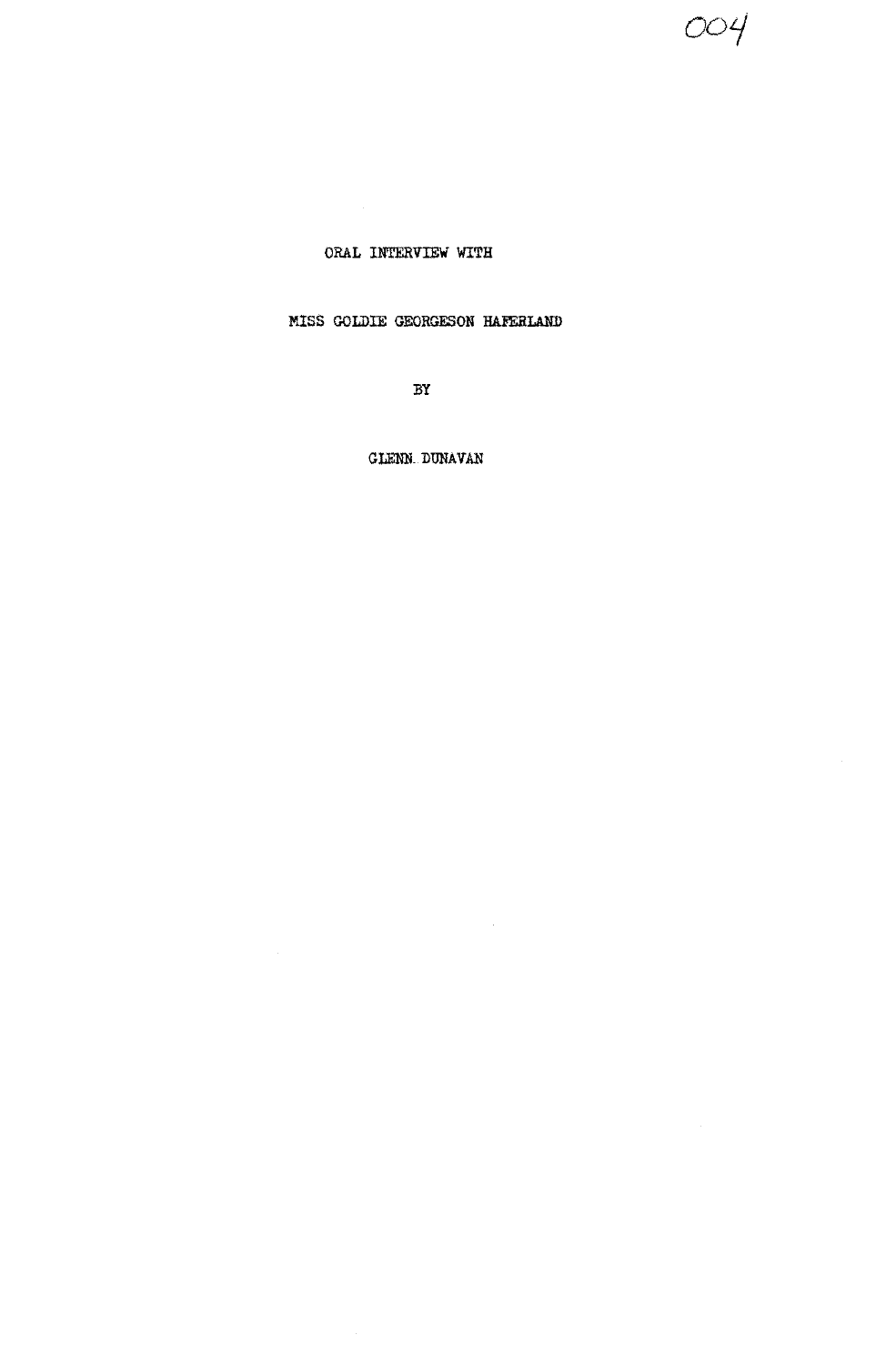Miss Goldie Georgeson Haferland, taught school at the Union School in Graham County, Kansas from 1929 to 1936. She had attended this school herself for eight years before entering high school. Miss Goldie did not attend a normal school in preperation for teaching. She didn't think that she wanted to teach school so she went to work in the local bank for two years, while working there she was asked to teach so she tried it. After teaching for several years she decided she really enjoyed it, especially the smaller grades. She then attended the University of Colorado in Boulder, Colorado. Miss Goldie did this to pick up her teaching requirements. After leaving the Union school she taught first grade in Lenora Grade School forty years. She also acted as principal for nine years.

The teacher usually came to school at eight in the morning. In the winter she **was** required to build up the fire so the building would bbe **warm** for the children. She also did other tasks of cleaning and maintenance of the school building as wallas teaching. Teacher studying was done in the evening as there was little time to study during the school day,and in between classes. When Miss Goldie taught, teacher activities were not limited, but she can remember when teachers were forbidden to attend dances. The teacher turn over was limited in the community with replacement teachers usually consisting of local girls whan the present moved on to another school or left for other reasons. The methods used by Miss Goldie at the time had a lot of memorization with her own progressive methos was the she taught; She also reduced the amount of recitation. Often the older children helped with the smaller children. Spelling Bees were often used as a learning element. The grading scale used by Miss Goldie was on a numerical basis 98, 90, 85.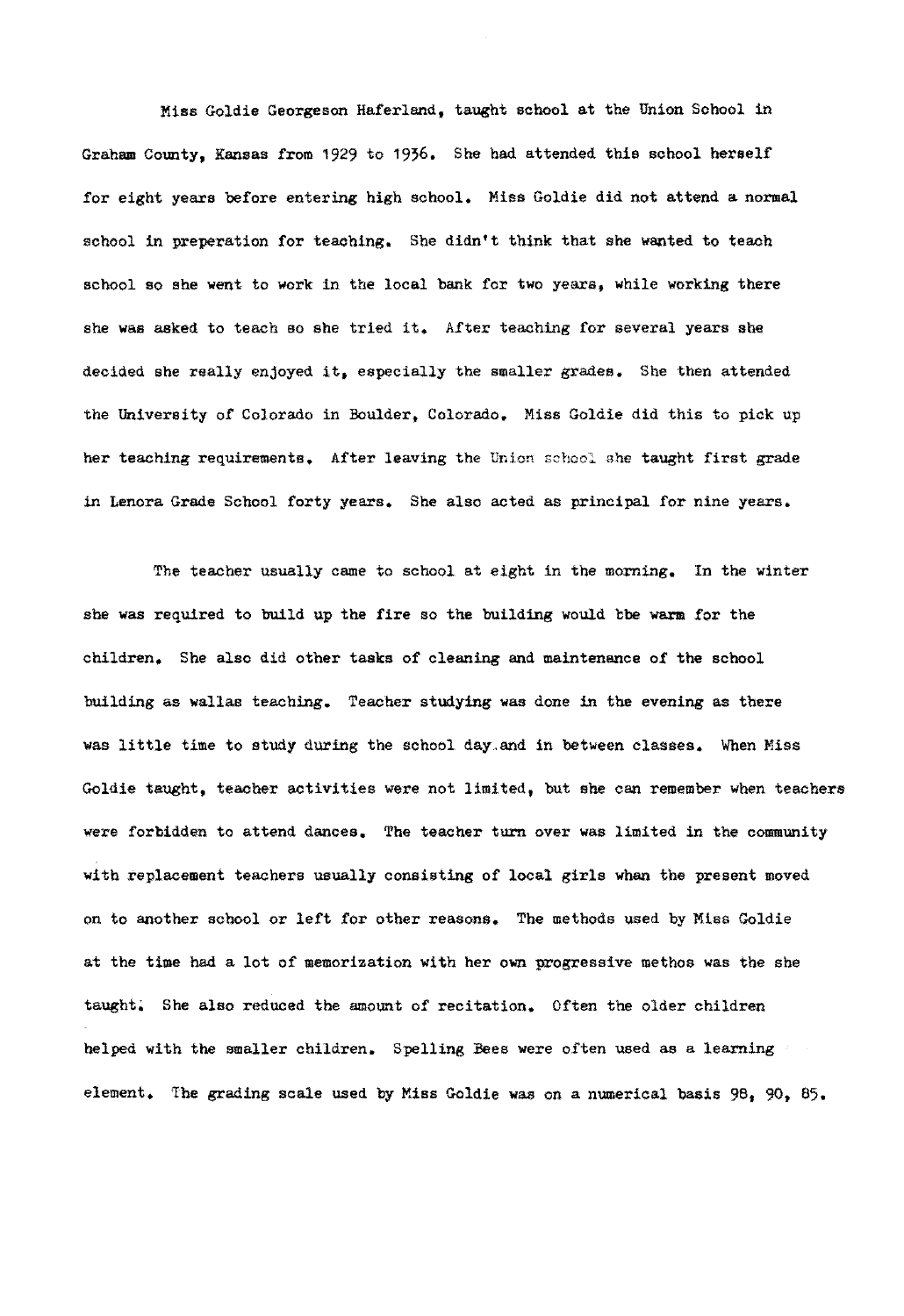Miss Goldie usually taught two types of class, because with written work they could go ahead and work on, while another class could work on spelling or some other subject that needed to be supervised. She never had any discipline problems like that. There were probably at least two male teachers in the surrounding area community schools.

The school day stated at nine in the morning and ended about four in the afternoon. There was a recess at  $10:50$  in the morning, and another in the afternoon. About a half an hour was used as a lunch break. The school day started with the morning exercises, this consisted of a song or a poem the students liked, and possibly a part of a story might be read. About five to ten minutes were used in the opening exercise. The students enjoyed haveing the teacher read to them. The subjects taught in the school were: reading, writting, mathmatics, and geography, with some others as time and student grade level permitted. When a large number of students were in school there might be only three to five minutes spent on a subject by a particular class. Miss Goldie's first year of teaching had thirteen students and about five different grades. In previous year classes had been as high as twenty or more, with sometimes as high as thirty- three, when Miss Goldie attended the school.

The texts especially the older books seemed not to change very often. They were probably used ten years before they were ever changed. Any text change came from the county superintendant or from the state. All supplies were recieved by contacting one of the school board members contracted for them to obtain it. The whole area around the school supplimented the texts they had. They covered a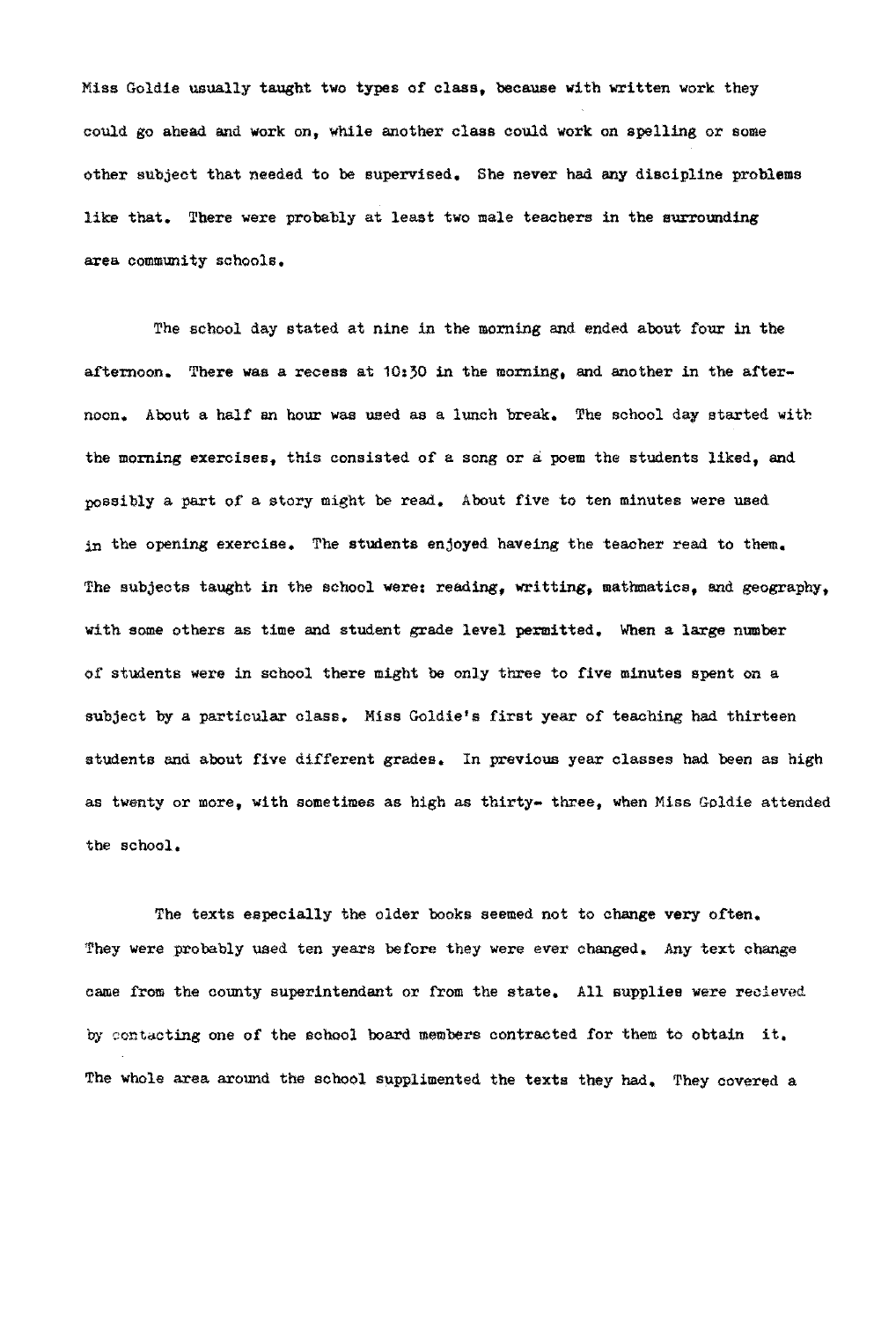wide area outside the school house as nature hikes and field trips. The usual age for children to start school was five to six years, they called the staring class the primary class. This was something like toh present day kindergarten. The school was for all students in the community. Transit workers were limited in number but their children were included just like the others. The main body of students families were farmers. Most of the students went into farming with their families, while a **few** others went into businesses. Graduation **was** held at the county seat in Hill City. There was no dress code but they always came to school well dressed and clean.

The Union School was built prior to 1900. Around 1920 it was remodeled and expanded to accomadate the community meetings and the Literary Society meetings. This made the Union school one of the largest school buildings in Graham County. As often in other communities this building was used for community activities such as the Literary Society meetings and elections. Spelling Bees were held during the Literary Society meetings, where often the teachers could take part. The Literary Society meetings were held every two weeks and the building was crowded with people from surrounding districts. There was a school every three miles so the distance traveled by the students was usually less than two miles. Most children walked to school. Some were brought to school by parents in cold or stormy weather.

The school was a wooden frame building and in good physical shape. The inside walls were plaster which was painted. The interior lighting consisted of wall mounted kerosene mantle lamps. This gave perimeter lighting of the room. The whole front of the wall was covered with blackboards. The rest of the walls